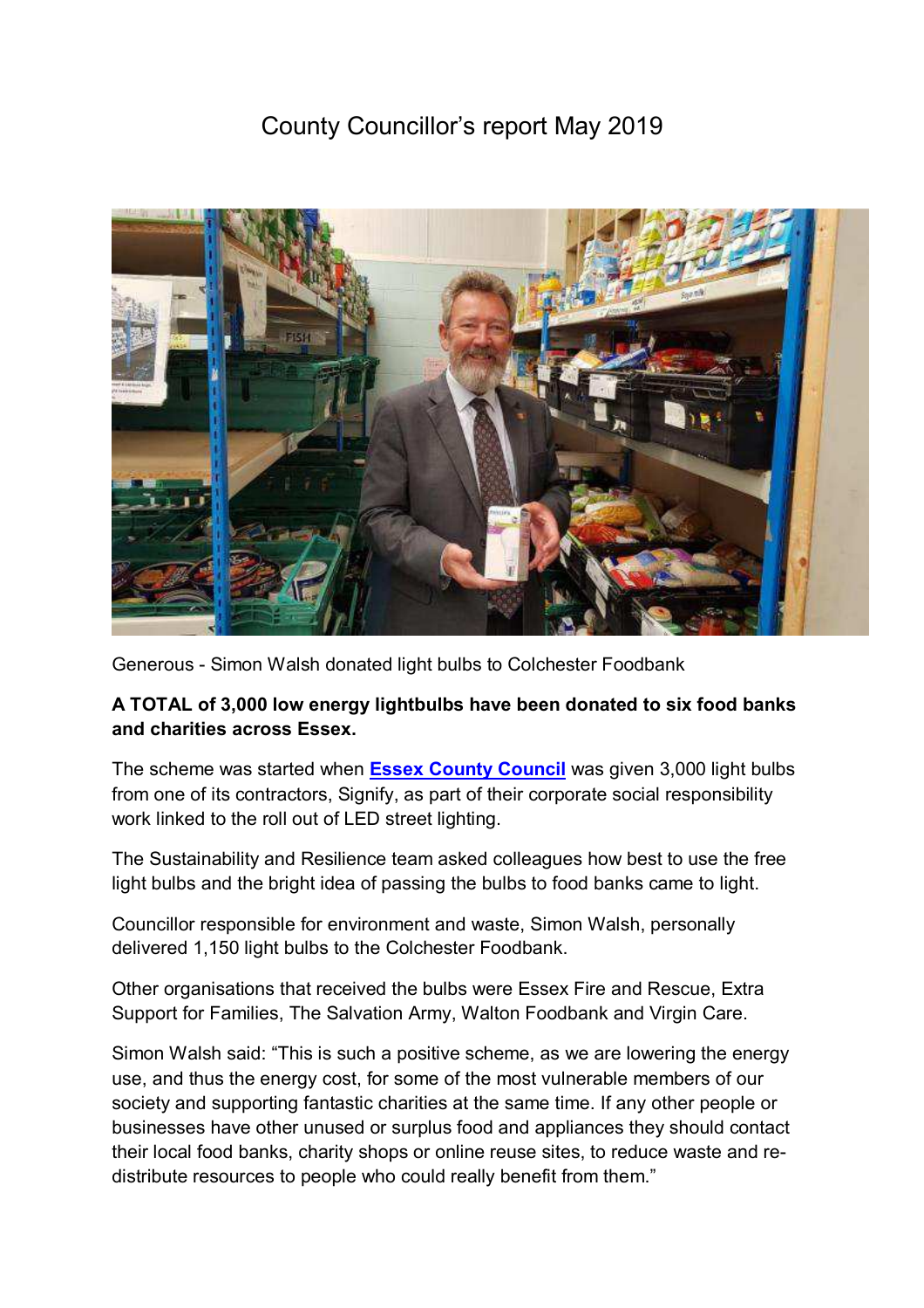## **A brand new Yoga Festival for Essex**

Essex will play host to a brand-new Yoga Festival this summer with an added, unique opportunity to pitch a tent and camp overnight at the stunning Cressing Temple Barns site.

'Yoga Unites' takes place at Cressing Temple Barns on Saturday 8 June and looks set to bring the historic site alive with a wealth of inspiring teachers and live music from Shrinari - a leading duo in the UK's yoga music scene.

The all-day event will offer something for everybody, from beginners to advanced, young and old. 'Yoga Unites' aims to give people from all walks of life the opportunity to try different styles of yoga.

It will feature two open-air stages and smaller, focused classes. Visitors can drop in and out of classes throughout the day or take time out for mindful moments in the beautifully restored Tudor walled garden.

Cllr Simon Walsh, Cabinet Member for Environment & Waste, said: "We are so thrilled to bring this wonderful new event to the beautiful grounds of Cressing Temple Barns. Yoga is a fantastic way to reduce stress and improve both mental and physical wellbeing. Whether you're seeking calm from a hectic lifestyle or you simply want to try something new, this event offers a great opportunity to get active in a unique and historic location."

Special guest, Kwali Kumara, a fully-registered member of the *Kundalini Yoga Teacher's Association* (*KYTA*) will be transferring her London classes to Cressing for the day to share the secrets of Kundalini. Festival goers can try out physical kriyas (series of set exercises), chanting and meditation.

Eco-friendly foodies, Fig and Rye will provide nutritious eats from their vintage horse box, and the ever-popular Tiptree Tearooms are also on site.

For those keen to make an early start and benefit from an easy walk to and from the Festival, campers are invited to bring a tent or caravan and stay for one or two nights on the green field close to the barns.

Yoga Unites takes place on Saturday 8 June 2019 between 10am-6pm. Tickets cost £49 and include all yoga sessions. One-night camping costs £85 or two nights £115 (Friday 7 and Saturday 8 June) inclusive of Yoga Unites festival ticket. Tickets are available here or by calling 0345 603 7624.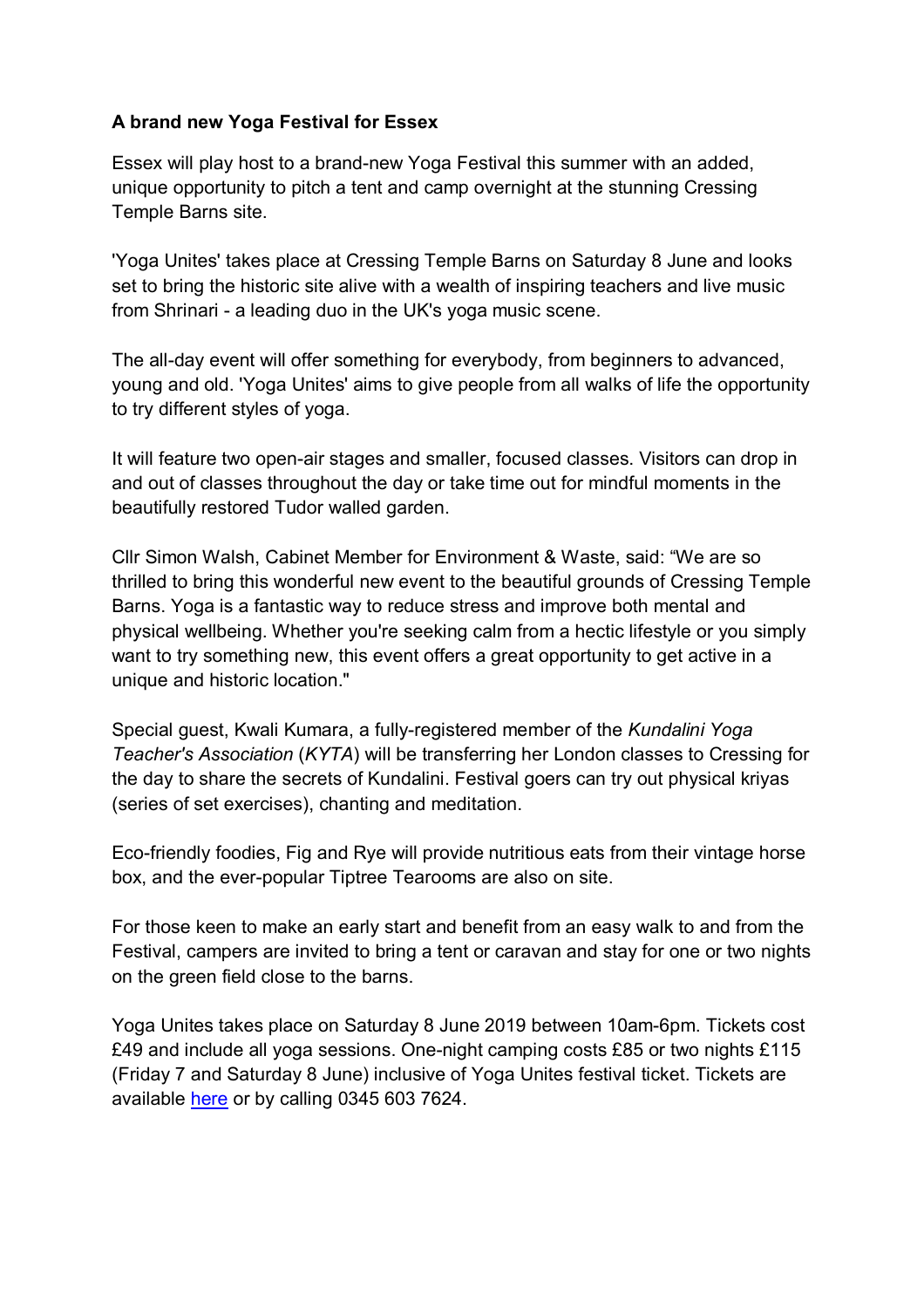## **Consultation launched into concessionary fares on the Park and Ride services across Essex**

Essex County Council wants to hear from Park and Ride users from across the county on concessionary fares for disabled and older users as part of a consultation that launches today, Wednesday 8th May, 2019.

We currently allow concessionary bus passes to be used on the three County Council operated Park and Ride schemes at Sandon and Chelmer Valley in Chelmsford and at the Colchester Park and Ride. These include the Broomfield Hospital shuttle bus service from the Chelmer Valley site. Currently concessionary pass holders travel for free after 9am.

We are consulting on charging older person's bus pass holders a £1.50 return fare on Park and Ride services in Essex.

We are also consulting on making a reduced charge of £1.50 for people using the disability based bus pass before 9am on the Park and Ride services.

Neither of these proposals will affect the use of bus passes on normal local bus services.

This consultation gives you the opportunity to let us know your views about the proposals.

We need to ensure the current service is fit for purpose and best meets the needs of those that use it, while also ensuring value for money for Essex taxpayers. The concessionary pass scheme as a whole costs taxpayers £18m a year in Essex and in the current financial climate it's only right to test whether free travel on Park and Ride – which is discretionary - should continue.

Cllr Ray Gooding, Cabinet Member with responsibility for concessionary fares, said: "We understand that the Park and Ride Services across Essex are important for many people including concessionary pass holders. The ease and convenience of the service make it an obvious choice for travelling into Chelmsford or Colchester.

"We want to ensure that those of you that use the Park and Ride are getting the best possible service and experience for the fare you pay. We also need to demonstrate value for money, which is why we are reviewing free travel for older people's concessionary pass holders.

"I am really keen to hear from you as part of the consultation so that we can ensure we have a service that meets the needs of residents in the most effective way."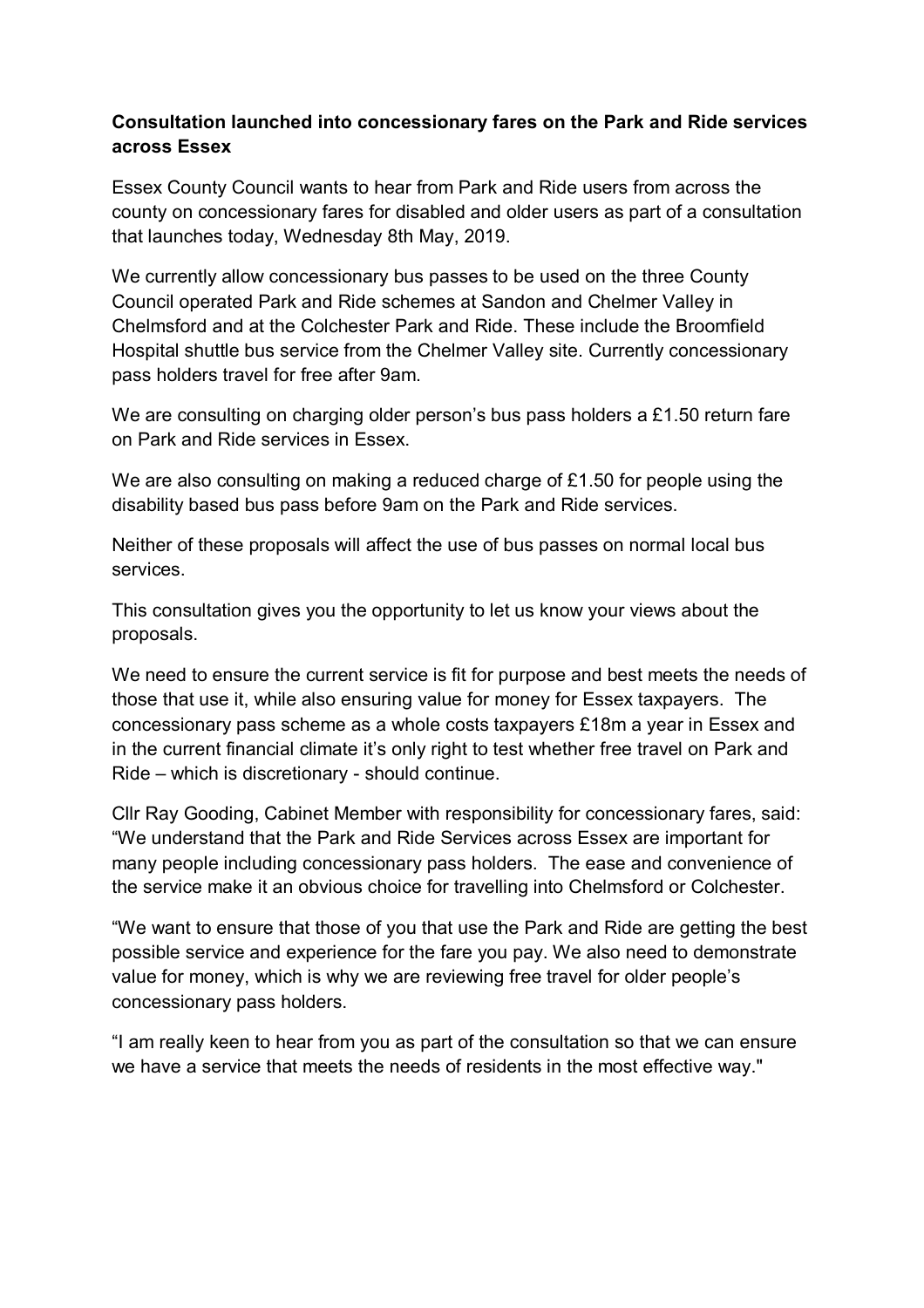The consultation proposes:

- To change from offering free travel on the Park and Ride services in Essex for people who hold the older person's bus pass, to charging a return fare of £1.50. The new charge would apply at all times.
- Before 9am, disability bus pass holders will also be able to pay  $£1.50$ passholders currently pay full fare before 9am. Disability bus pass users will still be able to travel free after 9am on production of their pass.

Full details of the proposals can be found at the consultation web pages that will go live at 10am today.

The consultation will run from Wednesday 08 May until Wednesday 31 July 2019. It is available online.

Paper copies of the questionnaire will be available from the Sandon, Chelmer Valley and Colchester Park and Ride sites, or by emailing: passenger.transport@essex.gov.uk.

Following the consultation, we will consider the responses and make an announcement of how we intend to proceed later in the year with any changes coming into effect in April 2020.

#### **Almost nine in ten Essex children offered first preference primary school**

A record percentage of children in Essex have been offered a place at their parents' first preference of primary school, Essex County Council has revealed.

About 16,100 parents in Essex will today (Tuesday, 16 April 2019) discover the outcome of their primary school place application, with those who applied online getting confirmation by email or via the council's website.

The council has continued to invest in creating school places and a record 89.38 per cent of children due to start Reception in September have been offered their parents' first preference – up from 88.13 per cent last year.

A further 6.18 per cent have been offered their second preference, meaning more than 95.50 per cent have been offered one of their top two preferences. In total, 98 per cent of pupils are being offered one of their parent's preferred schools.